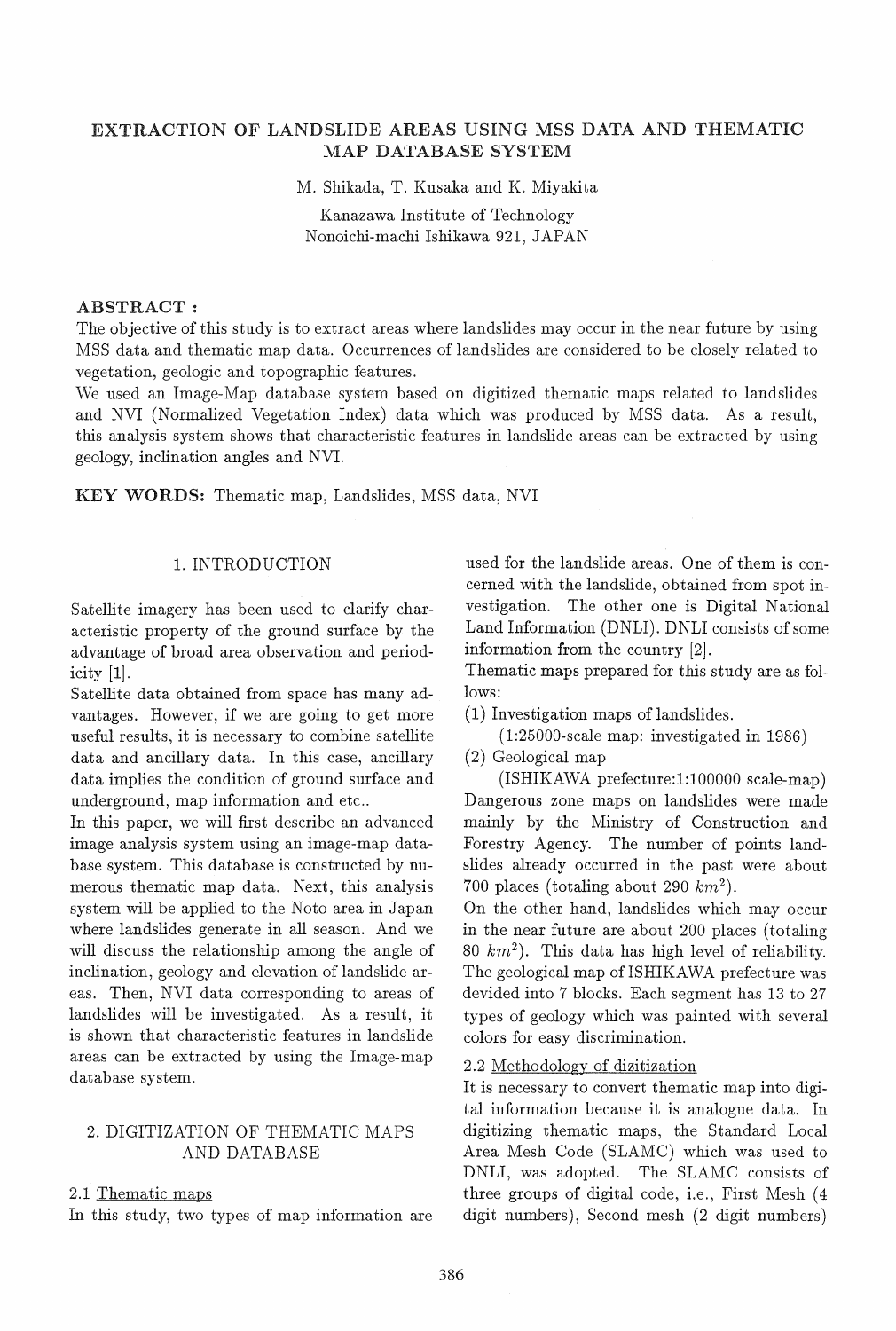and Third Mesh code (2 digit numbers). Table 1 shows the size of the local area as referred to by each code of the SLAMC.

| Mesh code   | Size of the local area                 |                                    |  |  |
|-------------|----------------------------------------|------------------------------------|--|--|
|             | $lattice \times longitude$ approximate |                                    |  |  |
|             |                                        | square area                        |  |  |
| First Mesh  | $40' \times 60'$                       | $80 \text{km} \times 80 \text{km}$ |  |  |
| Second Mesh | $5' \times 7'$ 30"                     | $10km \times 10km$                 |  |  |
| Third Mesh  | $30'' \times 45''$                     | $1 \text{km} \times 1 \text{km}$   |  |  |
| Fourth Mesh | $3.75'' \times 5.625''$                | $125m \times 125m$                 |  |  |

Table.1 Size of SLAMC

Fourth Mesh shown in Table 1 is not available from the DNLI. This code was made by the authors to describe in detail the landslide areas. This procedure let us overlap different scale maps.

## 3. IMAGE ANALYSIS SYSTEM

#### 3.1 Multi data display

To investigate the basic relations among DNLI, NVI and digitized thematic map data, we constructed an Image-Map database system [4]. Third Mesh in DNLI has approximately 1 square km. Elevation data and inclination angle data are recorded by dividing this mesh into 4 rectangular areas.

Landslide data needs more detailed information. Therefore, we divided the local area specified by the Third Mesh code into 64 rectangular areas to establish the Fourth Mesh code. The size of the Fourth Mesh code is about 125mx 125m.

On the other hand, the geological map we used here is 1:100000 scale-map and so it is very difficult to digitize into 125m squares. Therefore, we divided the Third Mesh into 4 rectangular areas. The grid width of the digitized Geological Map becomes about 500m. Figure 1 shows the framework of our image analysis system which involves DNLI and NVI. The sizes of No.1 to No.6 are 10 square km. This size corresponds to the Second Mesh code in DNLI. The minimum mesh size in each window has different sizes as mentioned above.

Each minimum mesh size are

| $(1)$ NVI         | $:125\mathrm{m}$ |
|-------------------|------------------|
| $(2)$ Elevation   | : 250m           |
| $(3)$ Inclination | : 250m           |
| $(4)$ Geology     | :500m            |
| $(5)$ Landslide   | :125m            |
| (6) Overlap       | $:125\mathrm{m}$ |
|                   |                  |

#### 3.2 Single data display for wide area

Prepared data concerning the Image Analysis system are all Second Mesh size, however, landslides occur in wide areas, therefore we have to investigate as expansively as possible.

Figure 2 and 3 shows the whole area and a specified area of NOTO district where landslides often occur in all seasons. Figure 2 shows distribution of elevation data in NOTO district. Figure 3 was magnified. This single data display system can show any optional 9 piece blocking or the whole 54 piece area in the Third Mesh code.

Figure 4 shows NVI data for whole area in the NOTO district by using this system.

# 4. ANALYSIS OF LANDSLIDE AREAS

#### 4.1 Statistics of Thematic Maps

We investigated the characteristics of thematic maps by using the image analysis system to combine NVI data and map data. Both the distribution and the area of geology in each second mesh were investigated. Figure 5 shows the relationship between the kind of geology and area of WAJIMA district(second mesh). Figure 6 shows the same relationship as figure 5 for all the second mesh of the NOTO peninsula. As a result, we found that andesite lava and sedimental rock are most widely distributed in landslide areas. Sandstone, mudstone and conglomerates were also found in large distribution. It is well known that sedimental rock and mudstone are soft soil, so we can estimate that landslides will generate in these areas. Figure 7 shows the relation between the inclination angle and the ratio of landslide occurrences. The ratio of landslide occurrences is the ratio of landslide area to total area at the one inclination angle. This figure suggested that most landslides in the NOTO district occurred on gentle slopes more than steep slopes.

#### 4.2 Overlapping

The objective of this study is to estimate the area where landslides may occur in the near future. In order to estimate successfully, we have to investigate the characteristics of areas where landslides occurred in the past. Thematic maps (landslide), other maps and DNLI are overlapped. This procedure is conducted by the image analysis system. One example of the WAJIMA region is as following: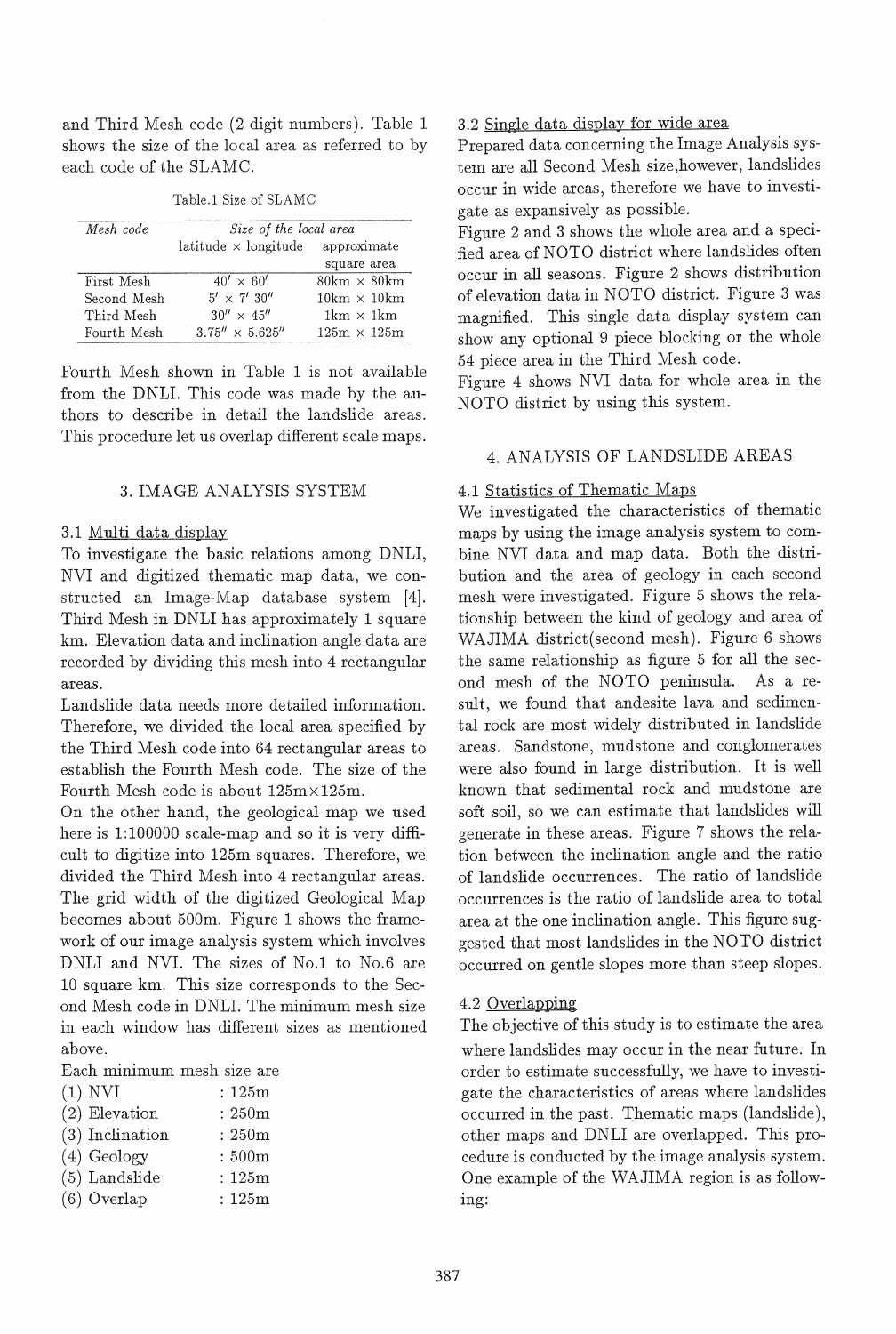Conditions of landslides occurrences in the past in the WAJIMA region are

(1) the angle of inclination is greater than 12.5 degrees

(2) the elevation is under 300m

(3) main geology types are sandstone, mudstone and conglomerates

Landslide area corresponding to these conditions were 72%. This indicated that landslides may occur in regions where these conditions are satisfied.

## 4.3 NVI data in landslide regions

We are present studying the NVI data calculated from the satellite data to understand the relation to landslides. We are investigating the distribution of frequencies from two groups of NVI data in the NOTO region. The data from one group is data from the areas landslide occurred in the past and pointed dangerous zone. The other is data from non-landslide areas. The average value of each NVI is shown in Table 2.

Table.2 NVI data of each Categories

| <i>Items</i>       | number | Total count Average values<br>of NVI |
|--------------------|--------|--------------------------------------|
| Dangerous          | 5631   | 80.6                                 |
| Occurred           | 14818  | 79.5                                 |
| Dangerous+occurred | 20449  | 79.8                                 |
| Non-landslide      | 129330 | 75.1                                 |

As seen from Table 2, the value of NVI data in non-landslide areas is relatively small compare to dangerous area and landslides areas. One reason to the NVI values of non-slide area is smaller than those of landslide areas is that the non-landslide areas include urban areas. However, it has been said that the occurrence of landslides is considered to be closely related to the content of underground water [3], [5]. The content of underground water is considered also to be closely related to ground surface vegetation.

Therefore, we need to investigate further to understand the relation between value of NVI data and landslide areas.

# 5. CONCLUSIONS

An extraction of landslides areas using NVI values which were transformed from MSS data and Thematic maps has been performed. This analysis was mainly made by the Image-Map database system. As a result, it was shown that some characteristic features in landslide areas can be easily extracted by using the Image-Map database system which included satellite data (NVI), landslides area data, geological data, elevation data and inclination angle data. Moreover, it was found that the average value of NVI data in landslide area was larger than non-landslide area.

# References

- [1] D.J.Sauchyn and N.R.Trench, Landsat Applied to Landslide Mapping, Photogrammetric Eng. and Remote Sensing, Vol.44, No.6, pp.735-741, 1978.
- [2] Geographic survey Institute of Japan, Manual of Digital National Land Information, 1986.
- [3] K.Kawamura and S.Suzuki, Landslide Prediction Method Considerd with Characteristics of Run-off in Surrounding Valleys, Proc of 36th Symp on Soil Mechanics and Foundation Engineering.
- [4] M.Shikada, T.Kusaka and K.Miyakita, An Analysis of Landslide Areas Using an Image-Map Database System, Proc of 12th Asian Conf. on Remote Sensing, Vol.II, pp.I-6-1 to 1-6-6, 1991.
- [5] T.Kusaka, M.Shikada and Y.Kawata, Extraction of Landslide Areas Using Spatial Features of Topographic Basins(submitted), Proc. of IGARSS'92, 1992.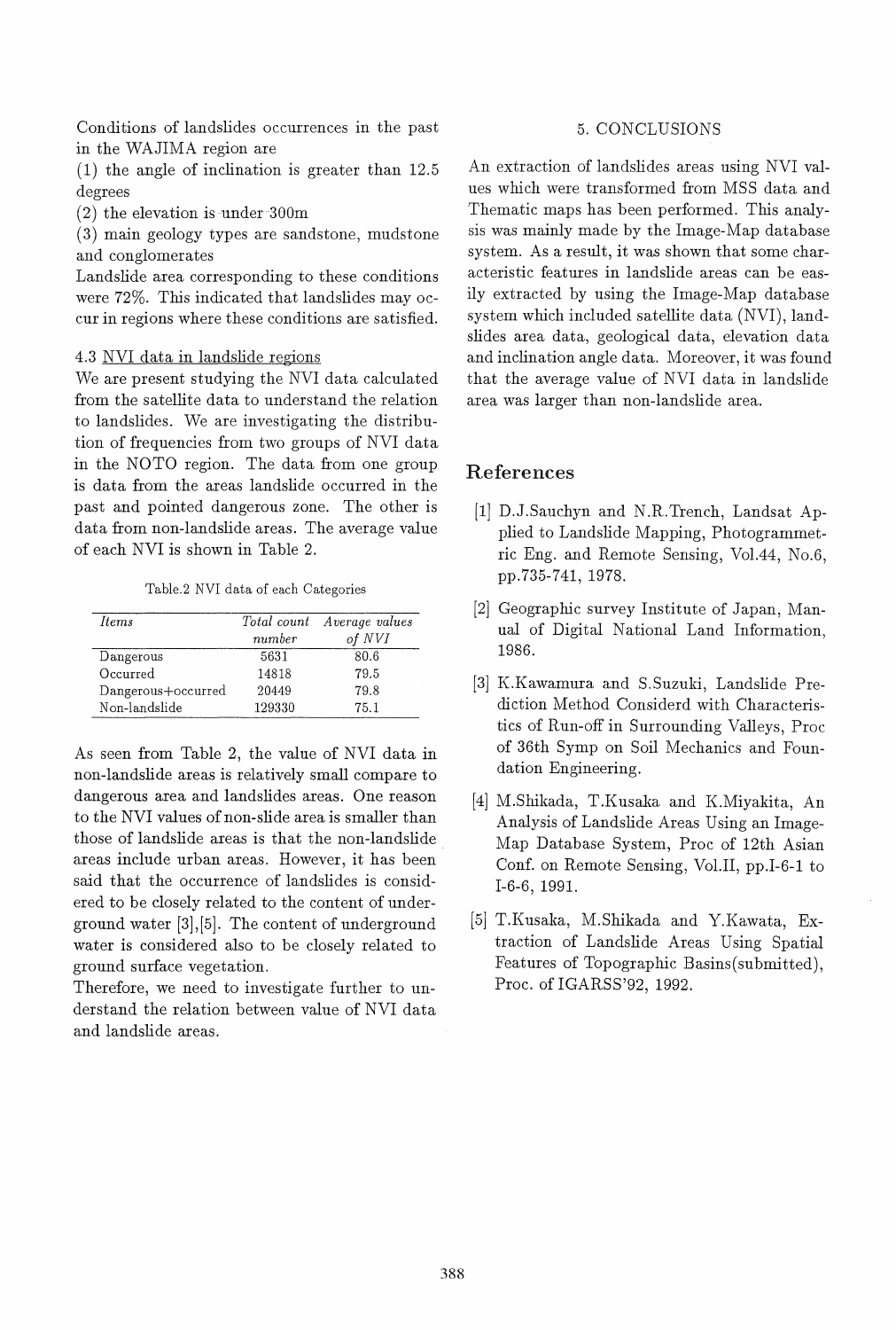

Fig. 1 Framework in image analysis system





- Fig. 2 Single data display for wide area (distribution of elevation: whole area)
- Fig. 3 Single data display for wide area (distribution of elevation: optional 9 pieces)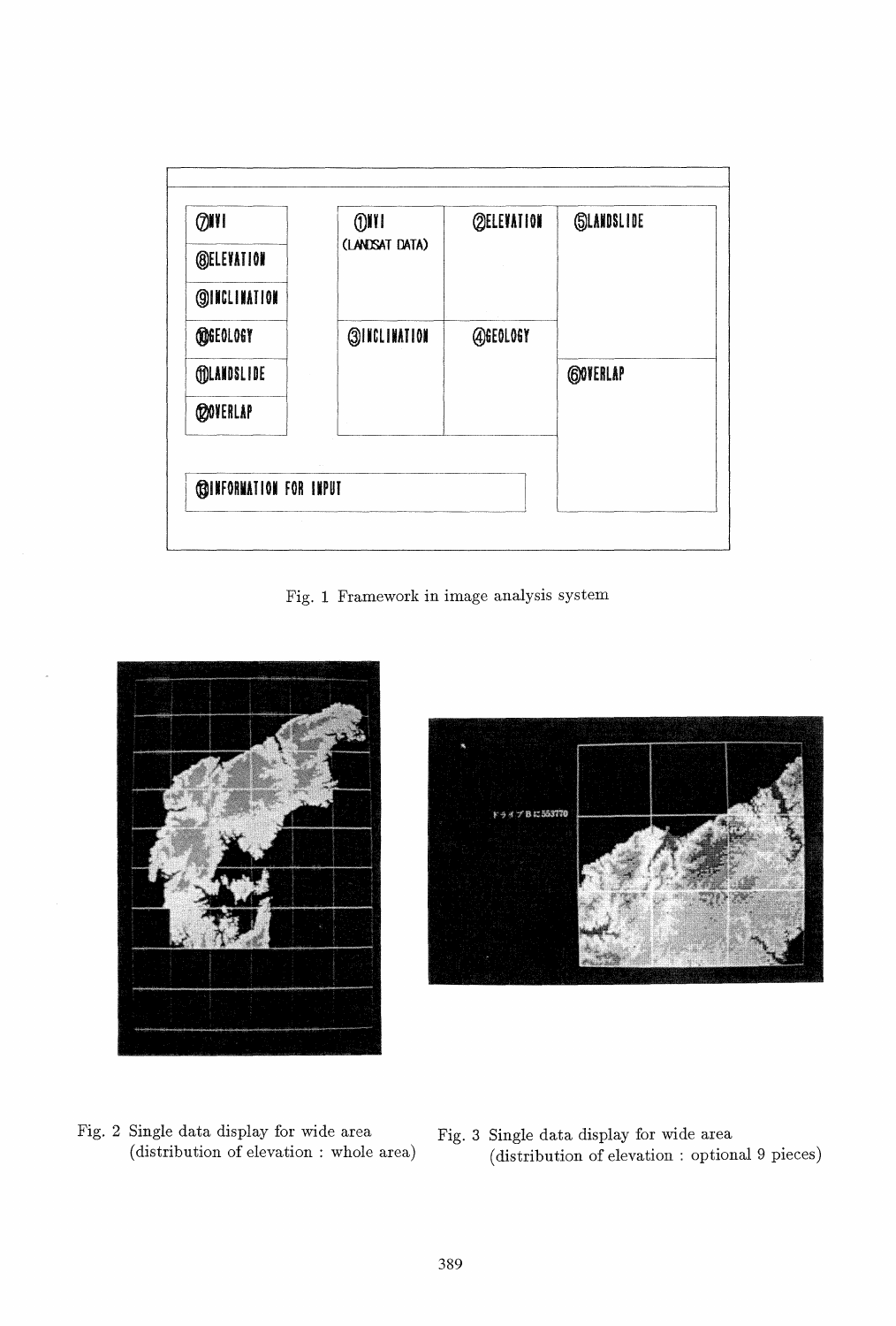

Fig. 4 NVI data for whole area in the NOTO district



Fig. 5 Relationship between the kind of geology and area of WAJIMA